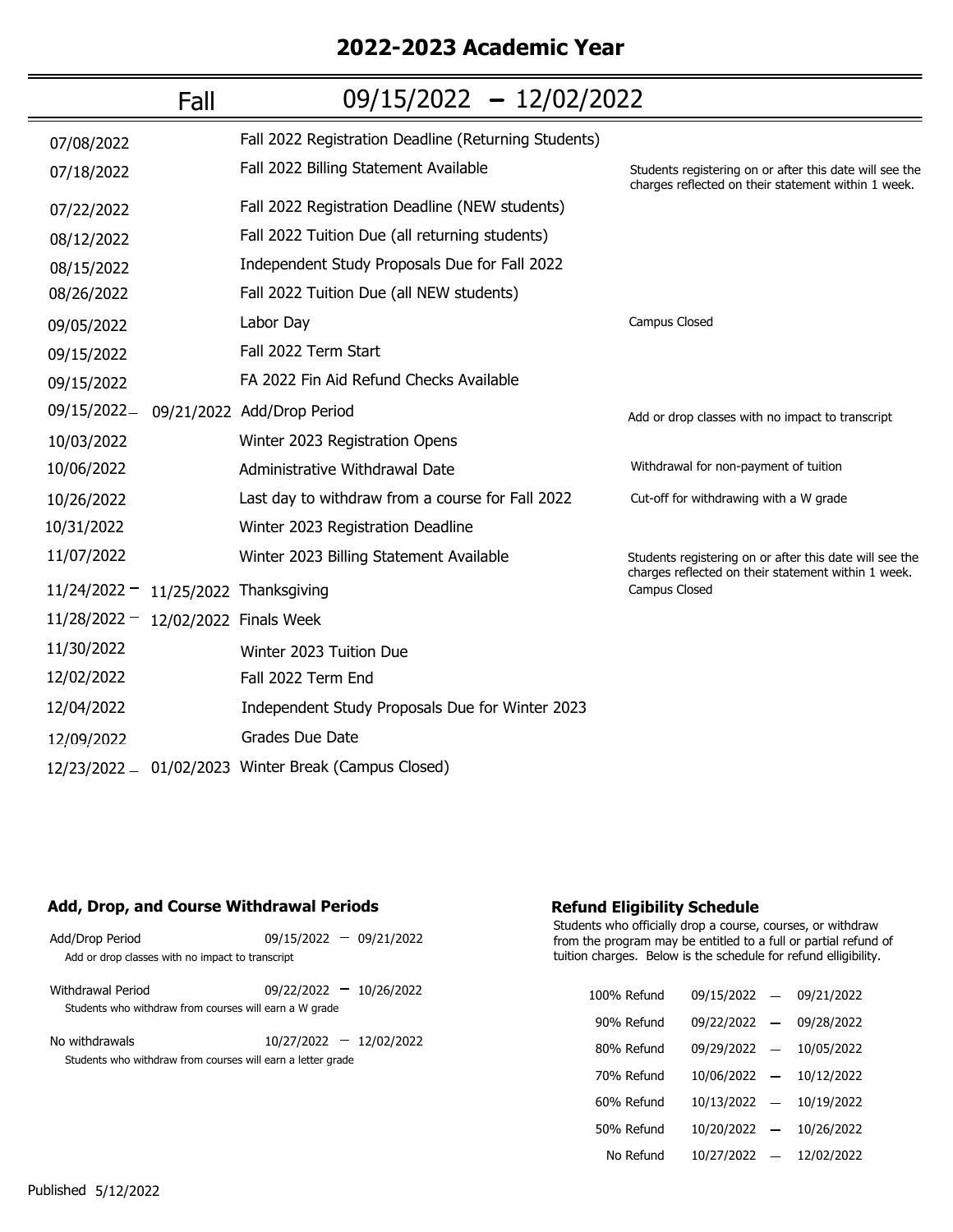## **2022-2023 Academic Year**

| Winter                                    | $01/04/2023 - 03/21/2023$                              |                                                                                                                |
|-------------------------------------------|--------------------------------------------------------|----------------------------------------------------------------------------------------------------------------|
| 01/02/2023                                | New Year's Day                                         | Campus Closed                                                                                                  |
| 01/04/2023                                | Winter 2023 Term Start                                 |                                                                                                                |
| 01/04/2023 - 01/10/2023 Add/Drop Period   |                                                        | Add or drop classes with no impact to transcript                                                               |
| 01/12/2023                                | WT 2023 Fin Aid Refund Checks Available                |                                                                                                                |
| 01/16/2023                                | Martin Luther King Jr. Day                             | Campus Closed                                                                                                  |
| 01/17/2023                                | Spring Registration Opens (Returning Students)         |                                                                                                                |
| 01/25/2023                                | Administrative Withdrawal Date                         | Withdrawal for non-payment of tuition                                                                          |
| 02/03/2023                                | Spring 2023 Registration Deadline (Returning Students) |                                                                                                                |
| 02/10/2023                                | Spring 2023 Billing Statement Available                | Students registering on or after this date will see the<br>charges reflected on their statement within 1 week. |
| 02/14/2023                                | Last Day to withdraw from a course for Winter 2023     | Cut-off for withdrawing with a W grade                                                                         |
| 02/17/2023                                | Spring Registration Deadline (NEW students)            |                                                                                                                |
| 02/20/2023                                | President's Day                                        | Campus Closed                                                                                                  |
| 03/03/2023                                | Spring 2023 Tuition Due (all returning students)       |                                                                                                                |
| 03/06/2023                                | Independent Study Proposals Due for Spring 2023        |                                                                                                                |
| 03/15/2023 - 03/21/2023                   | <b>Finals Week</b>                                     |                                                                                                                |
| 03/17/2023                                | Spring 2023 Tuition Due (all NEW students)             |                                                                                                                |
| 03/21/2023                                | Winter 2023 Term End                                   |                                                                                                                |
| 03/22/2023 - 04/02/2023 Spring 2023 Break |                                                        |                                                                                                                |
| 03/28/2023                                | Grades Due Date                                        |                                                                                                                |

### **Add, Drop, and Course Withdrawal Periods**

| Add/Drop Period                                             | $01/04/2023 - 01/10/2023$ |
|-------------------------------------------------------------|---------------------------|
| Add or drop classes with no impact to transcript            |                           |
|                                                             |                           |
| Withdrawal Period                                           | $01/11/2023 - 02/14/2023$ |
| Students who withdraw from courses will earn a W grade      |                           |
|                                                             |                           |
| No withdrawals                                              | $02/15/2023 - 03/21/2023$ |
| Students who withdraw from courses will earn a letter grade |                           |
|                                                             |                           |
|                                                             |                           |
|                                                             |                           |
|                                                             |                           |

### **Refund Eligibility Schedule**

| 100% Refund | 01/04/2023 | $\overline{\phantom{0}}$ | 01/10/2023 |
|-------------|------------|--------------------------|------------|
| 90% Refund  | 01/11/2023 | $\qquad \qquad \qquad$   | 01/17/2023 |
| 80% Refund  | 01/18/2023 | $\equiv$                 | 01/24/2023 |
| 70% Refund  | 01/25/2023 | $\overline{\phantom{0}}$ | 01/31/2023 |
| 60% Refund  | 02/01/2023 | $\qquad \qquad -$        | 02/07/2023 |
| 50% Refund  | 02/08/2023 | $\overline{\phantom{0}}$ | 02/14/2023 |
| No Refund   | 02/15/2023 |                          | 03/21/2023 |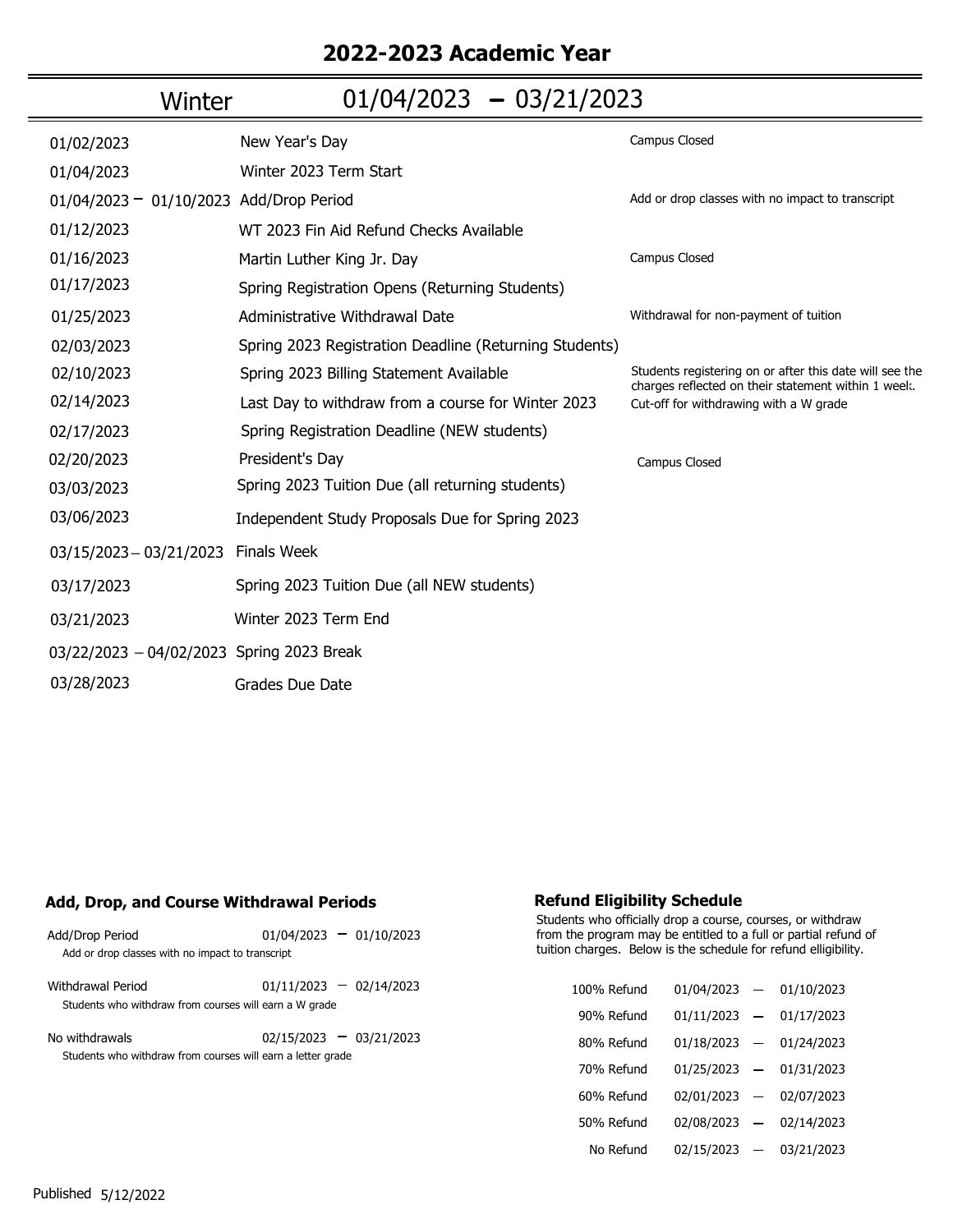## **2023 Academic Year**

| Spring                    | $04/03/2023 - 06/16/2023$                          |                                                                                                               |
|---------------------------|----------------------------------------------------|---------------------------------------------------------------------------------------------------------------|
| 04/03/2023                | Spring 2023 Term Start                             |                                                                                                               |
| 04/03/2023                | SP 2023 Fin Aid Refund Checks Available            |                                                                                                               |
| $04/03/2023 - 04/09/2023$ | Add/Drop Period                                    | Add or drop classes with no impact to transcript                                                              |
| 04/10/2023                | Summer 2023 Registration Opens                     |                                                                                                               |
| 04/21/2023                | Administrative Withdrawal Date                     | Withdrawal for non-payment of tuition                                                                         |
| 05/03/2023                | Summer 2023 Registration Deadline                  |                                                                                                               |
| 05/12/2023                | Summer 2023 Billing Statement Available            | Students registering on or after this date will see the<br>charges reflected on their statement within 1 week |
| 05/14/2023                | Last day to withdraw from a course for Spring 2023 | Cut-off for withdrawing with a W grade                                                                        |
| 05/27/2023                | Independent Study Proposals Due for Summer 2023    |                                                                                                               |
| 05/29/2023                | <b>Memorial Day</b>                                | Campus closed                                                                                                 |
| 06/05/2023                | Summer 2023 Tuition Due                            |                                                                                                               |
| $06/12/2023 - 06/16/2023$ | <b>Finals Week</b>                                 |                                                                                                               |
| 06/16/2023                | Spring 2023 Term End                               |                                                                                                               |
| 06/17/2023                | Commencement Ceremony                              |                                                                                                               |
| 06/19/2023                | Juneteenth                                         | Campus closed                                                                                                 |
| 06/23/2023                | Grades Due Date                                    |                                                                                                               |
|                           |                                                    |                                                                                                               |

## **Add, Drop, and Course Withdrawal Periods**

| Add/Drop Period<br>Add or drop classes with no impact to transcript           | $04/03/2023 - 04/09/2023$ |
|-------------------------------------------------------------------------------|---------------------------|
| Withdrawal Period<br>Students who withdraw from courses will earn a W grade   | $04/10/2023 - 05/14/2023$ |
| No withdrawals<br>Students who withdraw from courses will earn a letter grade | $05/15/2023 - 06/16/2023$ |

## **Refund Eligibility Schedule**

| 100% Refund | 04/03/2023 | $\overline{\phantom{0}}$ | 04/09/2023 |
|-------------|------------|--------------------------|------------|
| 90% Refund  | 04/10/2023 | $\overline{\phantom{0}}$ | 04/16/2023 |
| 80% Refund  | 04/17/2023 | —                        | 04/23/2023 |
| 70% Refund  | 04/24/2023 | $\overline{\phantom{0}}$ | 04/30/2023 |
| 60% Refund  | 05/01/2023 | $\overline{\phantom{0}}$ | 05/07/2023 |
| 50% Refund  | 05/08/2023 |                          | 05/14/2023 |
| No Refund   | 05/15/2023 |                          | 06/16/2023 |